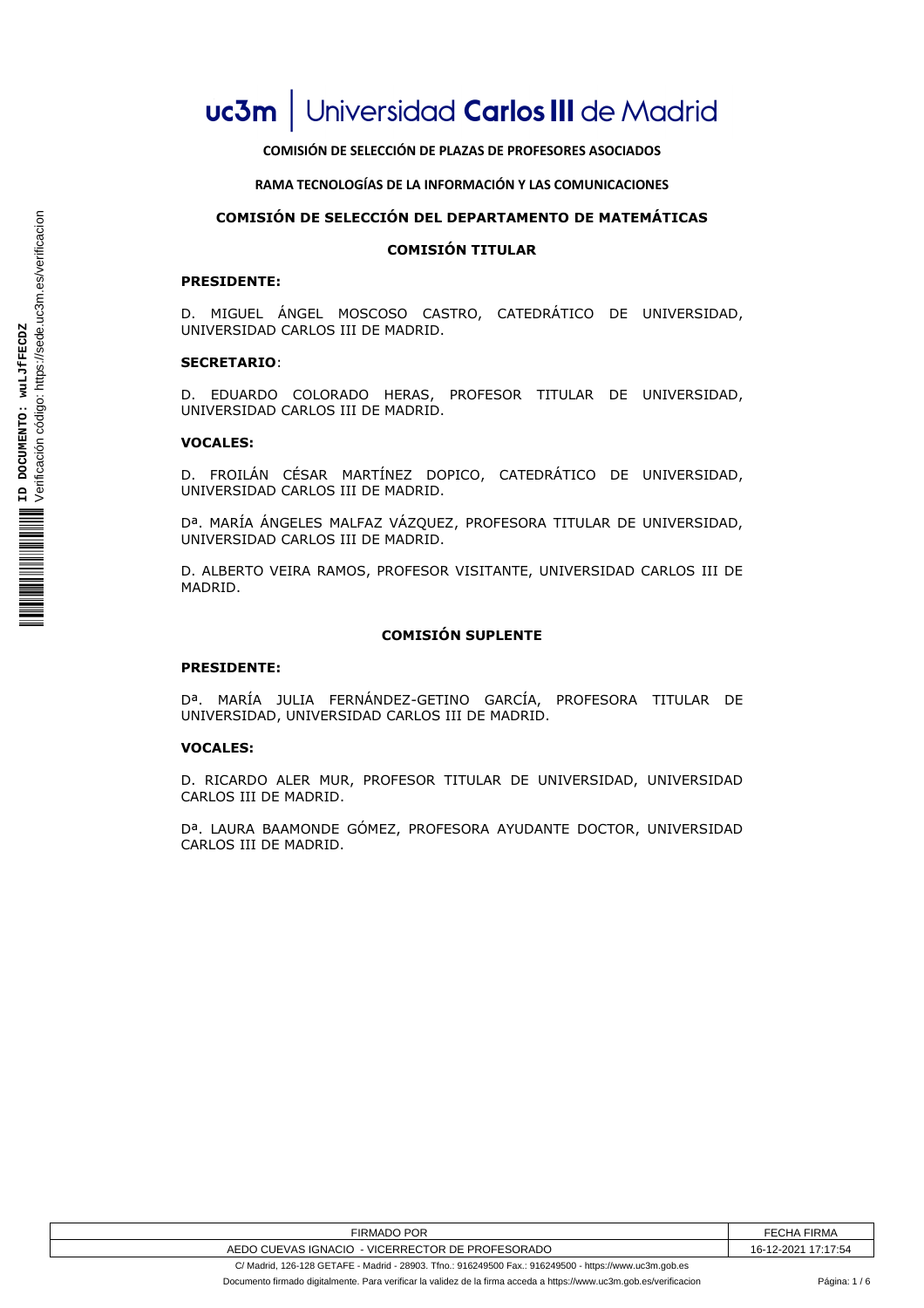# **COMISIÓN DE SELECCIÓN DE PLAZAS DE PROFESORES ASOCIADOS**

## **RAMA TECNOLOGÍAS DE LA INFORMACIÓN Y LAS COMUNICACIONES**

# **COMISIÓN DE SELECCIÓN DEL DEPARTAMENTO DE TEORÍA DE LA SEÑAL Y COMUNICACIONES**

# **COMISIÓN TITULAR**

## **PRESIDENTE:**

D. MIGUEL ÁNGEL MOSCOSO CASTRO, CATEDRÁTICO DE UNIVERSIDAD, UNIVERSIDAD CARLOS III DE MADRID.

## **SECRETARIO**:

D. EMILIO PARRADO HERNÁNDEZ, PROFESOR TITULAR DE UNIVERSIDAD, UNIVERSIDAD CARLOS III DE MADRID.

#### **VOCALES:**

D. DAVID RAMÍREZ GARCÍA, PROFESOR TITULAR DE UNIVERSIDAD, UNIVERSIDAD CARLOS III DE MADRID.

Dª. MARÍA ÁNGELES MALFAZ VÁZQUEZ, PROFESORA TITULAR DE UNIVERSIDAD, UNIVERSIDAD CARLOS III DE MADRID.

D. ALBERTO VEIRA RAMOS, PROFESOR VISITANTE, UNIVERSIDAD CARLOS III DE MADRID.

## **COMISIÓN SUPLENTE**

#### **PRESIDENTE:**

Dª. MARÍA JULIA FERNÁNDEZ-GETINO GARCÍA, PROFESORA TITULAR DE UNIVERSIDAD, UNIVERSIDAD CARLOS III DE MADRID.

#### **VOCALES:**

D. RICARDO ALER MUR, PROFESOR TITULAR DE UNIVERSIDAD, UNIVERSIDAD CARLOS III DE MADRID.

Dª. LAURA BAAMONDE GÓMEZ, PROFESORA AYUDANTE DOCTOR, UNIVERSIDAD CARLOS III DE MADRID.

| POR<br>FIRMADO                                                             | FF<br><b>FIRMA</b><br>_CHA |
|----------------------------------------------------------------------------|----------------------------|
| <b>CUEVAS IGNACIO</b><br>: PROFESORADO<br>ּ∩ח<br><b>VICERRECTOR</b><br>DE. | 7:17:54<br>2-202<br>'ю́∹   |

C/ Madrid, 126-128 GETAFE - Madrid - 28903. Tfno.: 916249500 Fax.: 916249500 - https://www.uc3m.gob.es Documento firmado digitalmente. Para verificar la validez de la firma acceda a https://www.uc3m.gob.es/verificacion Página: 2 / 6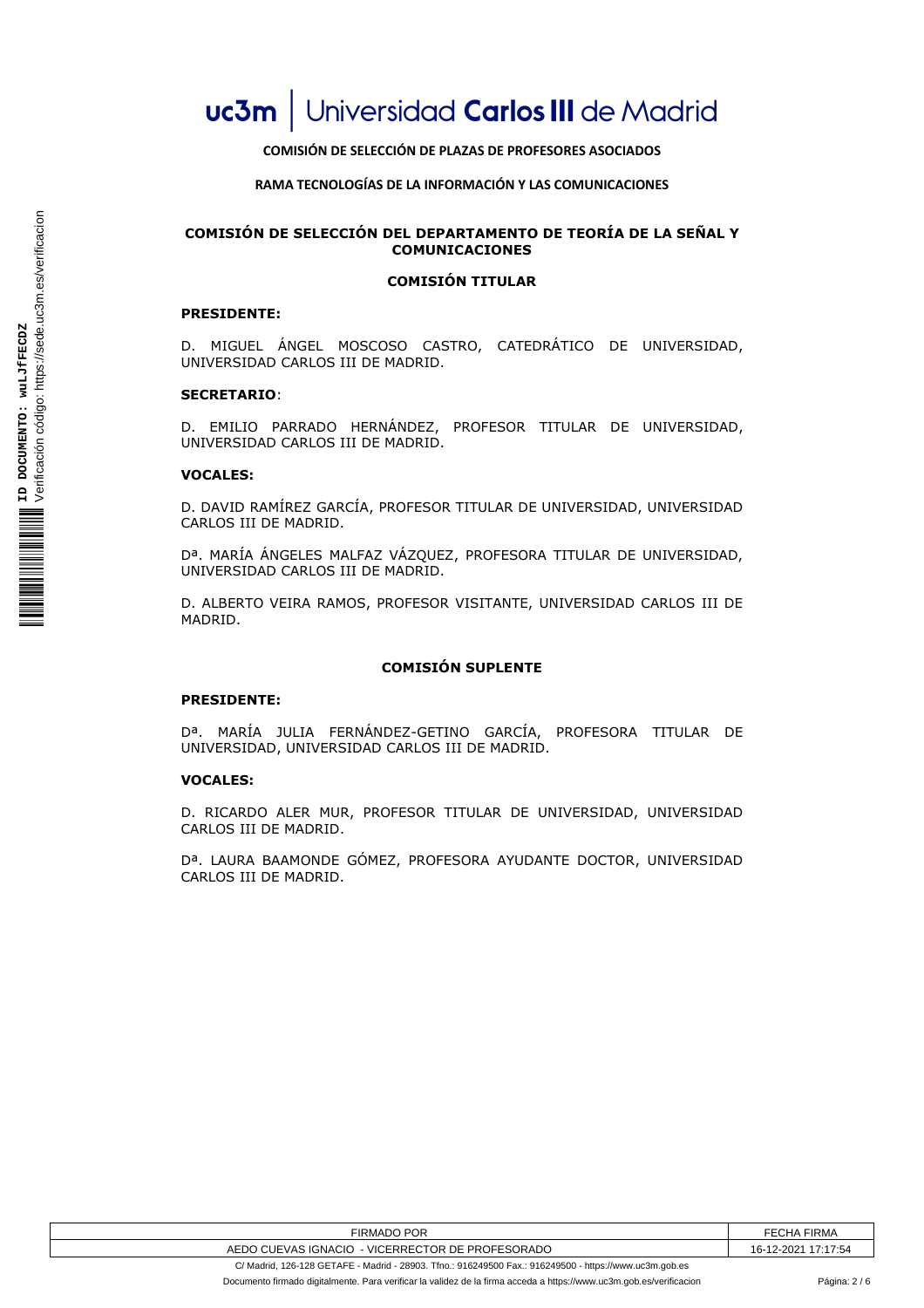# **COMISIÓN DE SELECCIÓN DE PLAZAS DE PROFESORES ASOCIADOS**

## **RAMA TECNOLOGÍAS DE LA INFORMACIÓN Y LAS COMUNICACIONES**

# **COMISIÓN DE SELECCIÓN DEL DEPARTAMENTO DE TECNOLOGÍA ELECTRÓNICA**

# **COMISIÓN TITULAR**

## **PRESIDENTE:**

D. MIGUEL ÁNGEL MOSCOSO CASTRO, CATEDRÁTICO DE UNIVERSIDAD, UNIVERSIDAD CARLOS III DE MADRID.

# **SECRETARIO**:

Dª. CRISTINA FERNÁNDEZ HERRERO, PROFESORA TITULAR DE UNIVERSIDAD, UNIVERSIDAD CARLOS III DE MADRID.

#### **VOCALES:**

Dª. ANTONIA ISABEL PÉREZ GARCILÓPEZ, PROFESORA TITULAR DE UNIVERSIDAD, UNIVERSIDAD CARLOS III DE MADRID.

Dª. MARÍA ÁNGELES MALFAZ VÁZQUEZ, PROFESORA TITULAR DE UNIVERSIDAD, UNIVERSIDAD CARLOS III DE MADRID.

D. ALBERTO VEIRA RAMOS, PROFESOR VISITANTE, UNIVERSIDAD CARLOS III DE MADRID.

## **COMISIÓN SUPLENTE**

#### **PRESIDENTE:**

Dª. MARÍA JULIA FERNÁNDEZ-GETINO GARCÍA, PROFESORA TITULAR DE UNIVERSIDAD, UNIVERSIDAD CARLOS III DE MADRID.

## **VOCALES:**

D. RICARDO ALER MUR, PROFESOR TITULAR DE UNIVERSIDAD, UNIVERSIDAD CARLOS III DE MADRID.

Dª. LAURA BAAMONDE GÓMEZ, PROFESORA AYUDANTE DOCTOR, UNIVERSIDAD CARLOS III DE MADRID.

| POR<br>FIRMADO L             | FF<br><b>FIRMA</b><br>_CHA |
|------------------------------|----------------------------|
| <b>CUEVAS IGNACIO</b>        | 7:17:54                    |
| - VICERRECTOR DE PROFESORADO | 2-202                      |
| AEDO <sup>®</sup>            | ר-טי                       |

C/ Madrid, 126-128 GETAFE - Madrid - 28903. Tfno.: 916249500 Fax.: 916249500 - https://www.uc3m.gob.es Documento firmado digitalmente. Para verificar la validez de la firma acceda a https://www.uc3m.gob.es/verificacion Página: 3 / 6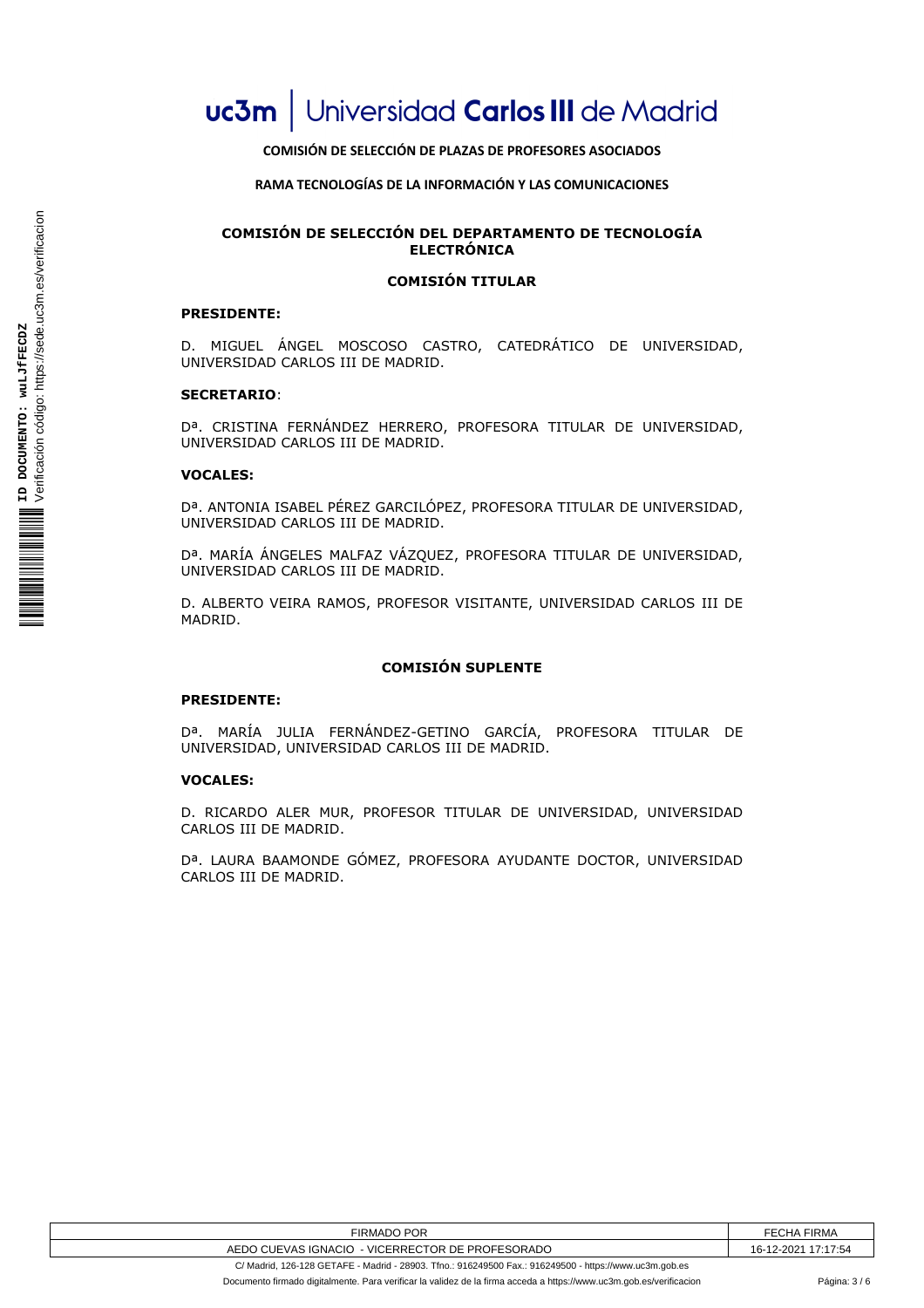# **COMISIÓN DE SELECCIÓN DE PLAZAS DE PROFESORES ASOCIADOS**

## **RAMA TECNOLOGÍAS DE LA INFORMACIÓN Y LAS COMUNICACIONES**

# **COMISIÓN DE SELECCIÓN DEL DEPARTAMENTO DE INGENIERÍA TELEMÁTICA**

# **COMISIÓN TITULAR**

## **PRESIDENTE:**

D. MIGUEL ÁNGEL MOSCOSO CASTRO, CATEDRÁTICO DE UNIVERSIDAD, UNIVERSIDAD CARLOS III DE MADRID.

## **SECRETARIO**:

Dª. MARÍA CARMEN CALDERÓN PASTOR, PROFESORA TITULAR DE UNIVERSIDAD, UNIVERSIDAD CARLOS III DE MADRID.

## **VOCALES:**

D. MARIO MUÑOZ ORGANERO, CATEDRÁTICO DE UNIVERSIDAD, UNIVERSIDAD CARLOS III DE MADRID.

Dª. MARÍA ÁNGELES MALFAZ VÁZQUEZ, PROFESORA TITULAR DE UNIVERSIDAD, UNIVERSIDAD CARLOS III DE MADRID.

D. ALBERTO VEIRA RAMOS, PROFESOR VISITANTE, UNIVERSIDAD CARLOS III DE MADRID.

## **COMISIÓN SUPLENTE**

#### **PRESIDENTE:**

Dª. MARÍA JULIA FERNÁNDEZ-GETINO GARCÍA, PROFESORA TITULAR DE UNIVERSIDAD, UNIVERSIDAD CARLOS III DE MADRID.

#### **VOCALES:**

D. RICARDO ALER MUR, PROFESOR TITULAR DE UNIVERSIDAD, UNIVERSIDAD CARLOS III DE MADRID.

Dª. LAURA BAAMONDE GÓMEZ, PROFESORA AYUDANTE DOCTOR, UNIVERSIDAD CARLOS III DE MADRID.

| <b>POR</b>                                             | FECHA            |
|--------------------------------------------------------|------------------|
| ·IRMADO                                                | <b>FIRMA</b>     |
| CUEVAS IGNACIO<br>- VICERRECTOR DE PROFESORADO<br>AEDC | 7:17:54<br>2-202 |

C/ Madrid, 126-128 GETAFE - Madrid - 28903. Tfno.: 916249500 Fax.: 916249500 - https://www.uc3m.gob.es Documento firmado digitalmente. Para verificar la validez de la firma acceda a https://www.uc3m.gob.es/verificacion Página: 4 / 6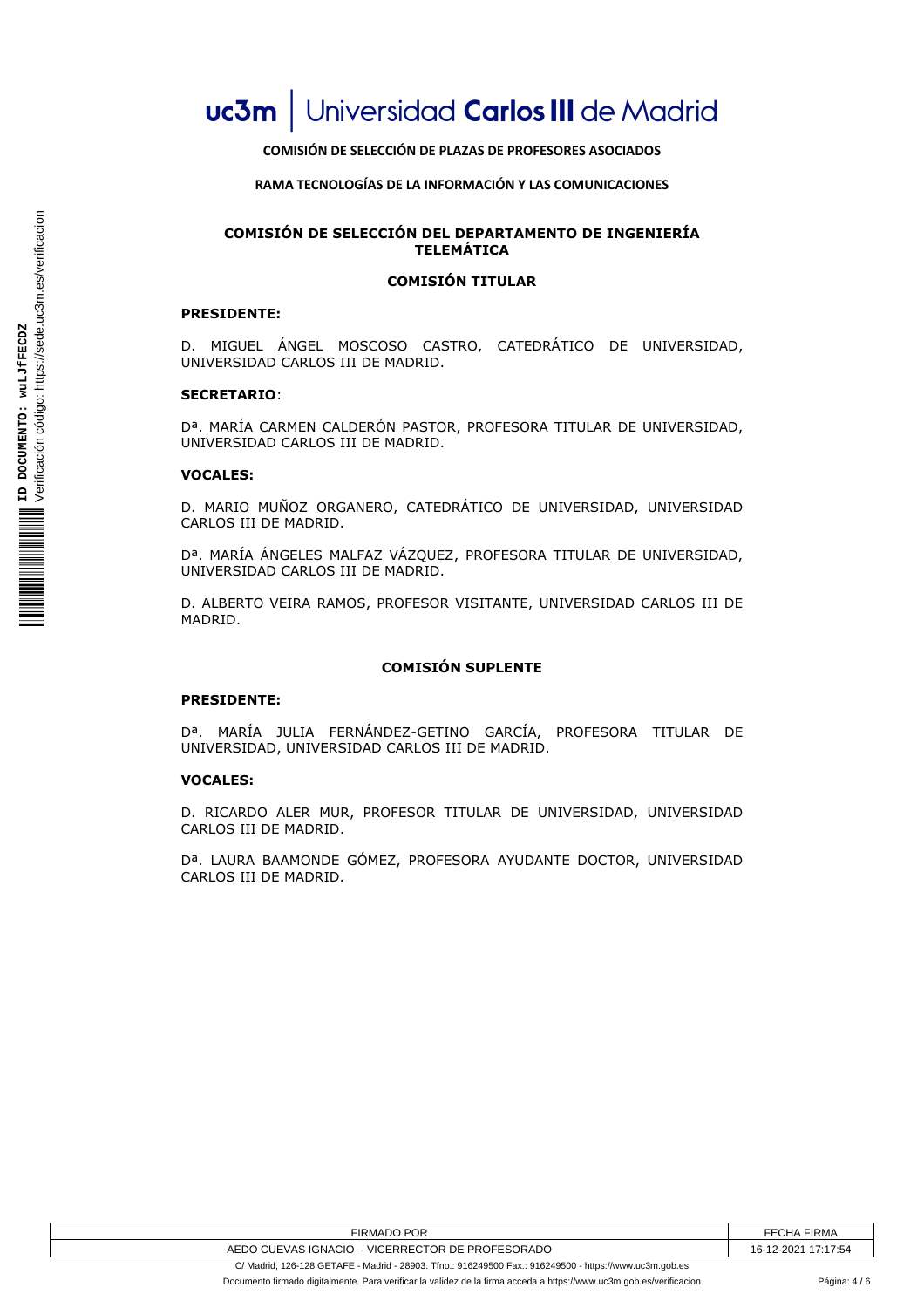**COMISIÓN DE SELECCIÓN DE PLAZAS DE PROFESORES ASOCIADOS**

**RAMA TECNOLOGÍAS DE LA INFORMACIÓN Y LAS COMUNICACIONES**

# **COMISIÓN DE SELECCIÓN DEL DEPARTAMENTO DE INFORMÁTICA**

## **COMISIÓN TITULAR**

# **PRESIDENTE:**

D. MIGUEL ÁNGEL MOSCOSO CASTRO, CATEDRÁTICO DE UNIVERSIDAD, UNIVERSIDAD CARLOS III DE MADRID.

#### **SECRETARIO**:

D. FÉLIX GARCÍA CARBALLEIRA, CATEDRÁTICO DE UNIVERSIDAD, UNIVERSIDAD CARLOS III DE MADRID

#### **VOCALES:**

Dª. LOURDES MORENO LÓPEZ, PROFESORA TITULAR DE UNIVERSIDAD, UNIVERSIDAD CARLOS III DE MADRID.

Dª. MARÍA ÁNGELES MALFAZ VÁZQUEZ, PROFESORA TITULAR DE UNIVERSIDAD, UNIVERSIDAD CARLOS III DE MADRID.

D. ALBERTO VEIRA RAMOS, PROFESOR VISITANTE, UNIVERSIDAD CARLOS III DE MADRID.

#### **COMISIÓN SUPLENTE**

#### **PRESIDENTE:**

Dª. MARÍA JULIA FERNÁNDEZ-GETINO GARCÍA, PROFESORA TITULAR DE UNIVERSIDAD, UNIVERSIDAD CARLOS III DE MADRID.

#### **VOCALES:**

D. RICARDO ALER MUR, PROFESOR TITULAR DE UNIVERSIDAD, UNIVERSIDAD CARLOS III DE MADRID.

Dª. LAURA BAAMONDE GÓMEZ, PROFESORA AYUDANTE DOCTOR, UNIVERSIDAD CARLOS III DE MADRID.

| FIRMADO POR                                                                                            | <b>FECHA FIRMA</b>  |
|--------------------------------------------------------------------------------------------------------|---------------------|
| AEDO CUEVAS IGNACIO - VICERRECTOR DE PROFESORADO                                                       | 16-12-2021 17:17:54 |
| C/ Madrid, 126-128 GETAFE - Madrid - 28903, Tfno.: 916249500 Fax.: 916249500 - https://www.uc3m.gob.es |                     |

Documento firmado digitalmente. Para verificar la validez de la firma acceda a https://www.uc3m.gob.es/verificacion Página: 5 / 6